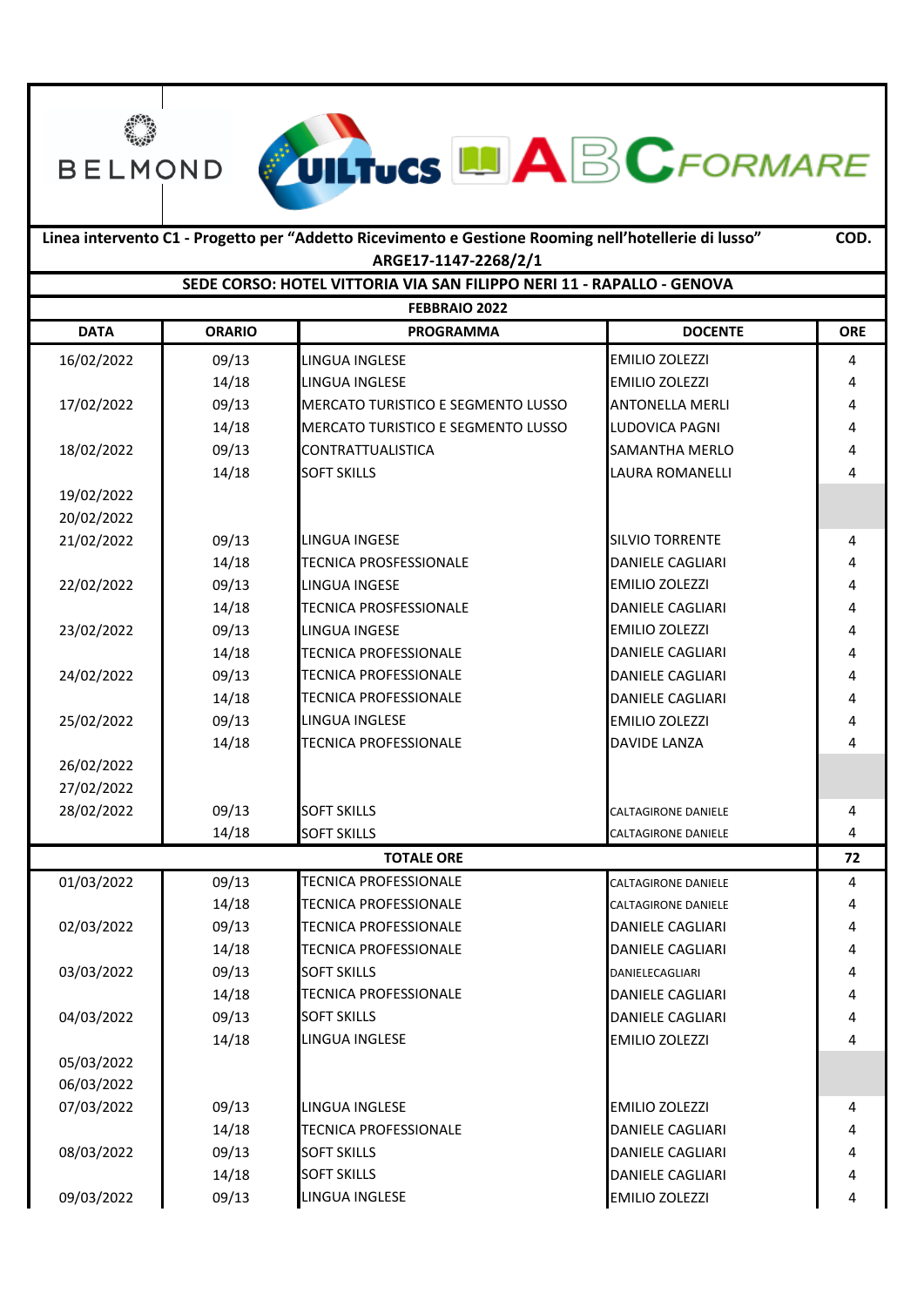|            | 14/18        | <b>LINGUA INGLESE</b>                                                 | <b>EMILIO ZOLEZZI</b>       | 4   |
|------------|--------------|-----------------------------------------------------------------------|-----------------------------|-----|
| 10/03/2022 | 09/13        | LINGUA INGLESE                                                        | <b>EMILIO ZOLEZZI</b>       | 4   |
|            | 14/18        | <b>LINGUA FRANCESE</b>                                                | VALERY DE CRISTOFANO        | 4   |
| 11/03/2022 | 09/13        | LINGUA INGLESE                                                        | <b>EMILIO ZOLEZZI</b>       | 4   |
|            | 14/18        | LINGUA INGLESE                                                        | <b>EMILIO ZOLEZZI</b>       | 4   |
| 12/03/2022 |              |                                                                       |                             |     |
| 13/03/2022 |              |                                                                       |                             |     |
| 14/03/2022 | 09/13        | LINGUA INGLESE                                                        | <b>EMILIO ZOLEZZI</b>       | 4   |
|            | 14/18        | <b>LINGUA FRANCESE</b>                                                | ROLET MARIE NOELLE          | 4   |
| 15/03/2022 | 09/13        | LINGUA INGLESE                                                        | <b>EMILIO ZOLEZZI</b>       | 4   |
| 16/03/2022 | 09/13        | <b>LINGUA FRANCESE</b>                                                | ROLET MARIE NOELLE          | 4   |
|            | 14/18        | LINGUA INGLESE                                                        | <b>EMILIO ZOLEZZI</b>       | 4   |
| 17/03/2022 | 09/13        | <b>SOFT SKILLS</b>                                                    | <b>ANTONINO IERO</b>        | 4   |
|            | 14/18        | <b>SOFT SKILLS</b>                                                    | <b>ANTONINO IERO</b>        | 4   |
| 18/03/2022 | 09/13        | <b>LINGUA FRANCESE</b>                                                | <b>VALERY DI CRISTOFANO</b> | 4   |
|            | 14/18        | LINGUA INGLESE                                                        | <b>EMILIO ZOLEZZI</b>       | 4   |
| 19/03/2022 |              |                                                                       |                             |     |
| 20/03/2022 |              |                                                                       |                             |     |
| 21/03/2022 | 09/13        | <b>TECNICA PROFESSIONALE</b>                                          | <b>DANIELE CAGLIARI</b>     | 4   |
|            | 14/18        | <b>TECNICA PROFESSIONALE</b>                                          | <b>DANIELE CAGLIARI</b>     | 4   |
| 22/03/2022 | 09/13        | <b>TECNICA PROFESSIONALE</b>                                          | <b>DANIELE CAGLIARI</b>     | 4   |
|            | 14/18        | <b>LINGUA FRANCESE</b>                                                | ROLET MARIE NOELLE          | 4   |
| 23/03/2022 | 09/13        | <b>SOFT SKILLS</b>                                                    | <b>ANTONINO IERO</b>        | 4   |
|            | 14/18        | <b>SOFT SKILLS</b>                                                    | <b>ANTONINO IERO</b>        | 4   |
| 24/03/2022 | 09/13        | <b>LINGUA FRANCESE</b>                                                | ROLET MARIE NOELLE          | 4   |
|            | 14/18        | <b>TECNICA PROFESSIONALE</b>                                          | <b>DANIELE CAGLIARI</b>     | 4   |
| 25/03/2022 | 09/13        | <b>TECNICA PROFESSIONALE</b>                                          | <b>DANIELE CAGLIARI</b>     | 4   |
|            | 14/18        | <b>TECNICA PROFESSIONALE</b>                                          | <b>DANIELE CAGLIARI</b>     | 4   |
| 26/03/2022 |              |                                                                       |                             |     |
| 27/03/2022 |              |                                                                       |                             |     |
| 28/03/2022 | 09/13        | <b>TECNICA PROFESSIONALE</b>                                          | <b>DANIELE CAGLIARI</b>     | 4   |
|            | 14/18        | <b>TECNICA PROFESSIONALE</b>                                          | DANIELE CAGLIARI            | 4   |
| 29/03/2022 | 09/13        | LINGUA FRANCESE                                                       | ROLET MARIE NOELLE          | 4   |
|            | 14/18        | <b>SOFT SKILLS</b>                                                    | <b>ANTONINO IERO</b>        | 4   |
| 30/03/2022 | 09/13        | LINGUA FRANCESE                                                       | ROLET MARIE NOELLE          | 4   |
|            | 14/18        | LINGUA INGLESE                                                        | <b>EMILIO ZOLEZZI</b>       | 4   |
| 31/03/2022 | 09/13        | TECNICA PROFESSIONALE                                                 | DANIELE CAGLIARI            | 4   |
|            | 14/18        | <b>TECNICA PROFESSIONALE</b>                                          | <b>DANIELE CAGLIARI</b>     | 4   |
|            |              | <b>TOTALE ORE</b>                                                     |                             | 180 |
|            |              | SEDE CORSO: HOTEL SPLENDIDO E SPLENDIDO MARE/HOTEL TIMEO/HOTEL CARUSO |                             |     |
| 01/04/2022 | $9-13/14-18$ | <b>TECNICA PROFESSIONALE</b>                                          | LUCA CHIESA                 | 8   |
| 02/04/2022 | $9-13/14-18$ | TECNICA PROFESSIONALE                                                 | LUCA CHIESA                 | 8   |
| 03/04/2022 |              |                                                                       |                             |     |
| 04/04/2022 | $9-13/14-18$ | <b>TECNICA PROFESSIONALE</b>                                          | LUCA CHIESA                 | 8   |
| 05/04/2022 | $9-13/14-18$ | <b>TECNICA PROFESSIONALE</b>                                          | LUCA CHIESA                 | 8   |
| 06/04/2022 | $9-13/14-18$ | TECNICA PROFESSIONALE                                                 | LUCA CHIESA                 | 8   |
| 07/04/2022 | $9-13/14-18$ | PRESTAZIONE IN AZIONE/GRUPPO A                                        | LUCA CHIESA                 | 8   |
| 08/04/2022 | $9-13/14-18$ | PRESTAZIONE IN AZIONE/GRUPPO A                                        | LUCA CHIESA                 | 8   |
| 09/04/2022 | $9-13/14-18$ | PRESTAZIONE IN AZIONE/GRUPPO A                                        | LUCA CHIESA                 | 8   |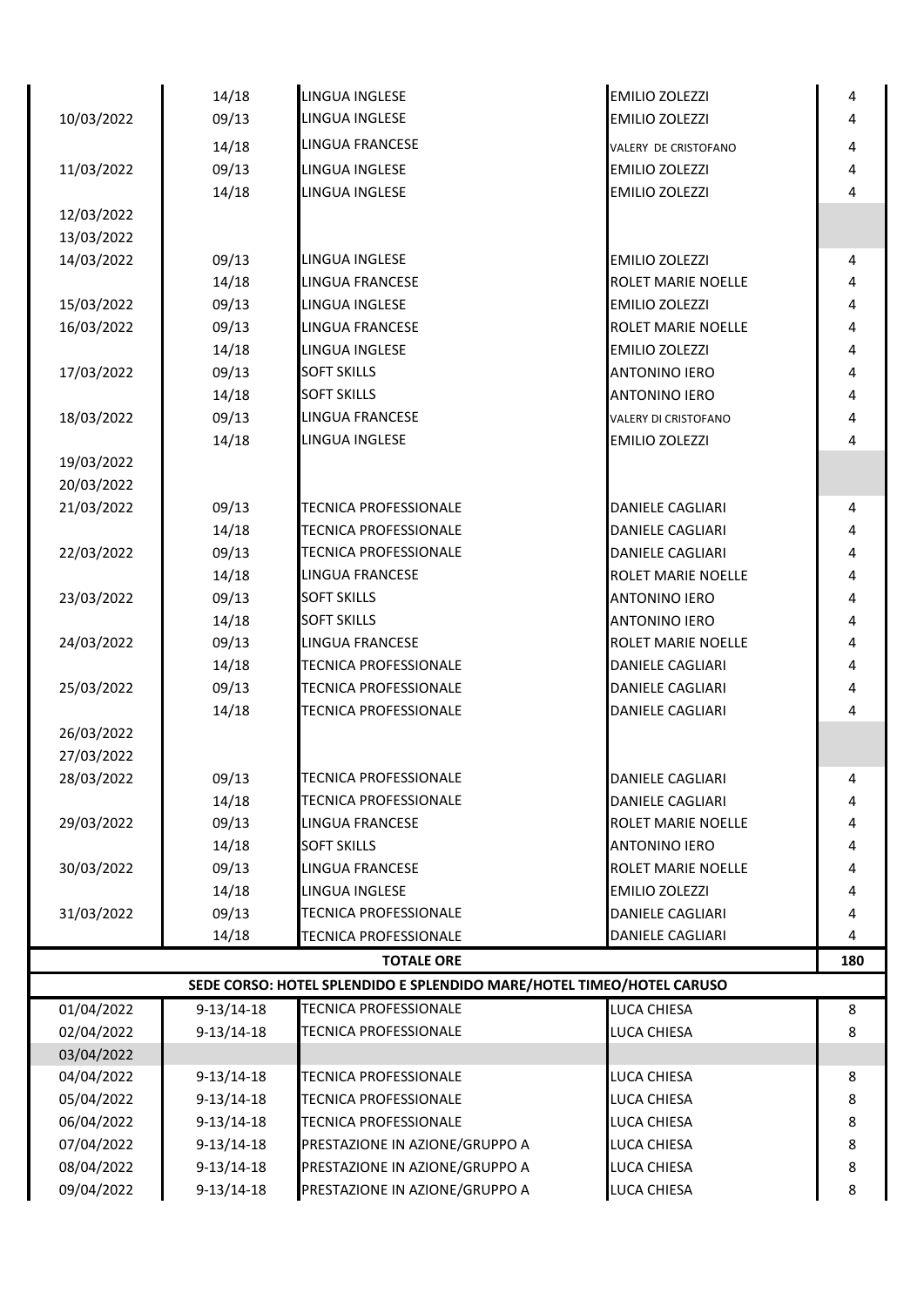| 10/04/2022               |              |                                                           |                        |                |
|--------------------------|--------------|-----------------------------------------------------------|------------------------|----------------|
| 11/04/2022               | $9-13/14-18$ | PRESTAZIONE IN AZIONE/GRUPPO A                            | LUCA CHIESA            | 8              |
| 12/04/2022               | $9-13/14-18$ | PRESTAZIONE IN AZIONE/GRUPPO A                            | LUCA CHIESA            | 8              |
| 13/04/2022               | $9-13/14-18$ | PRESTAZIONE IN AZIONE/GRUPPO A                            | LUCA CHIESA            | 8              |
| 14/04/2022               | $9-13/14-18$ | PRESTAZIONE IN AZIONE/GRUPPO A                            | LUCA CHIESA            | 8              |
| 15/04/2022               | $9-13/14-18$ | PRESTAZIONE IN AZIONE/GRUPPO A                            | LUCA CHIESA            | 8              |
| 16/04/2022               | $9-13/14-18$ | PRESTAZIONE IN AZIONE/GRUPPO A                            | LUCA CHIESA            | 8              |
| 17/04/2022               |              |                                                           |                        |                |
| 18/04/2022               | $9-13/14-18$ | PRESTAZIONE IN AZIONE/GRUPPO A                            | LUCA CHIESA            | 8              |
| 19/04/2022               | $9-13/14-18$ | PRESTAZIONE IN AZIONE/GRUPPO A/B/C                        | LUCA CHIESA            | 8              |
| 20/04/2022               | $9-13/14-18$ | PRESTAZIONE IN AZIONE/GRUPPO A/B/C                        | LUCA CHIESA            | 8              |
| 21/04/2022               | $9-13/14-18$ | PRESTAZIONE IN AZIONE/GRUPPO A/B/C                        | <b>LUCA CHIESA</b>     | $\overline{0}$ |
| 22/04/2022               | $9-13/14-18$ | PRESTAZIONE IN AZIONE/GRUPPO A/B/C                        | <b>LUCA CHIESA</b>     | $\overline{0}$ |
| 23/04/2022               | $9-13/14-18$ | PRESTAZIONE IN AZIONE/GRUPPO A/B/C                        | <b>LUCA CHIESA</b>     | $\mathbf{O}$   |
|                          |              | <b>TOTALE ORE</b>                                         |                        | 136            |
|                          |              | STAGE PRESSO LE STRUTTURE ALBERGHIERE BELMOND SPA ORE 180 |                        |                |
| 24/04/2022               |              |                                                           |                        |                |
| 25/04/2022               |              |                                                           |                        |                |
| 26/04/2022               | $9-13/14-18$ | STAGE AZIENDALE ALBERGHI BELMOND                          | <b>TUTOR AZIENDALE</b> | 8              |
| 27/04/2022               | $9-13/14-18$ | STAGE AZIENDALE ALBERGHI BELMOND                          | <b>TUTOR AZIENDALE</b> | 8              |
| 28/04/2022               | $9-13/14-18$ | STAGE AZIENDALE ALBERGHI BELMOND                          | TUTOR AZIENDALE        | 8              |
| 29/04/2022               | $9-13/14-18$ | STAGE AZIENDALE ALBERGHI BELMOND                          | <b>TUTOR AZIENDALE</b> | 8              |
| 30/04/2022               | $9-13/14-18$ | STAGE AZIENDALE ALBERGHI BELMOND                          | <b>TUTOR AZIENDALE</b> | 8              |
| 01/05/2022               |              |                                                           |                        |                |
| 02/05/2022               | $9-13/14-18$ | STAGE AZIENDALE ALBERGHI BELMOND                          | <b>TUTOR AZIENDALE</b> | 8              |
|                          | $9-13/14-18$ |                                                           | <b>TUTOR AZIENDALE</b> |                |
| 03/05/2022<br>04/05/2022 |              | STAGE AZIENDALE ALBERGHI BELMOND                          | <b>TUTOR AZIENDALE</b> | 8              |
|                          | $9-13/14-18$ | STAGE AZIENDALE ALBERGHI BELMOND                          |                        | 8              |
| 05/05/2022               | $9-13/14-18$ | STAGE AZIENDALE ALBERGHI BELMOND                          | <b>TUTOR AZIENDALE</b> | 8              |
| 06/05/2022               | $9-13/14-18$ | STAGE AZIENDALE ALBERGHI BELMOND                          | <b>TUTOR AZIENDALE</b> | 8              |
| 07/05/2022               |              |                                                           |                        |                |
| 08/05/2022               |              |                                                           |                        |                |
| 09/05/2022               | $9-13/14-18$ | STAGE AZIENDALE ALBERGHI BELMOND                          | <b>TUTOR AZIENDALE</b> | 8              |
| 10/05/2022               | $9-13/14-18$ | STAGE AZIENDALE ALBERGHI BELMOND                          | <b>TUTOR AZIENDALE</b> | 8              |
| 11/05/2022               | $9-13/14-18$ | STAGE AZIENDALE ALBERGHI BELMOND                          | <b>TUTOR AZIENDALE</b> | 8              |
| 12/05/2022               | $9-13/14-18$ | STAGE AZIENDALE ALBERGHI BELMOND                          | <b>TUTOR AZIENDALE</b> | 8              |
| 13/05/2022               | $9-13/14-18$ | STAGE AZIENDALE ALBERGHI BELMOND                          | <b>TUTOR AZIENDALE</b> | 8              |
| 14/05/2022               |              |                                                           |                        |                |
| 15/05/2022               |              |                                                           |                        |                |
| 16/05/2022               | $9-13/14-18$ | STAGE AZIENDALE ALBERGHI BELMOND                          | <b>TUTOR AZIENDALE</b> | 8              |
| 17/05/2022               | $9-13/14-18$ | STAGE AZIENDALE ALBERGHI BELMOND                          | <b>TUTOR AZIENDALE</b> | 8              |
| 18/05/2022               | $9-13/14-18$ | STAGE AZIENDALE ALBERGHI BELMOND                          | <b>TUTOR AZIENDALE</b> | 8              |
| 19/05/2022               | $9-13/14-18$ | STAGE AZIENDALE ALBERGHI BELMOND                          | <b>TUTOR AZIENDALE</b> | 8              |
| 20/05/2022               | $9-13/14-18$ | STAGE AZIENDALE ALBERGHI BELMOND                          | TUTOR AZIENDALE        | 8              |
| 21/05/2022               |              |                                                           |                        |                |
| 22/05/2022               |              |                                                           |                        |                |
| 23/05/2022               | $9-13/14-18$ | STAGE AZIENDALE ALBERGHI BELMOND                          | <b>TUTOR AZIENDALE</b> | 8              |
| 24/05/2022               | $9-13/14-18$ | STAGE AZIENDALE ALBERGHI BELMOND                          | <b>TUTOR AZIENDALE</b> | 8              |
| 25/05/2022               | $9 - 13$     | STAGE AZIENDALE ALBERGHI BELMOND                          | <b>TUTOR AZIENDALE</b> | 4              |
|                          |              | <b>TOTALE ORE STAGE</b>                                   |                        | 180            |
| 26/05/2022               | $9-13/14-18$ | PRESTAZIONE IN AZIONE/AULA                                | LUCA CHIESA            | 8              |